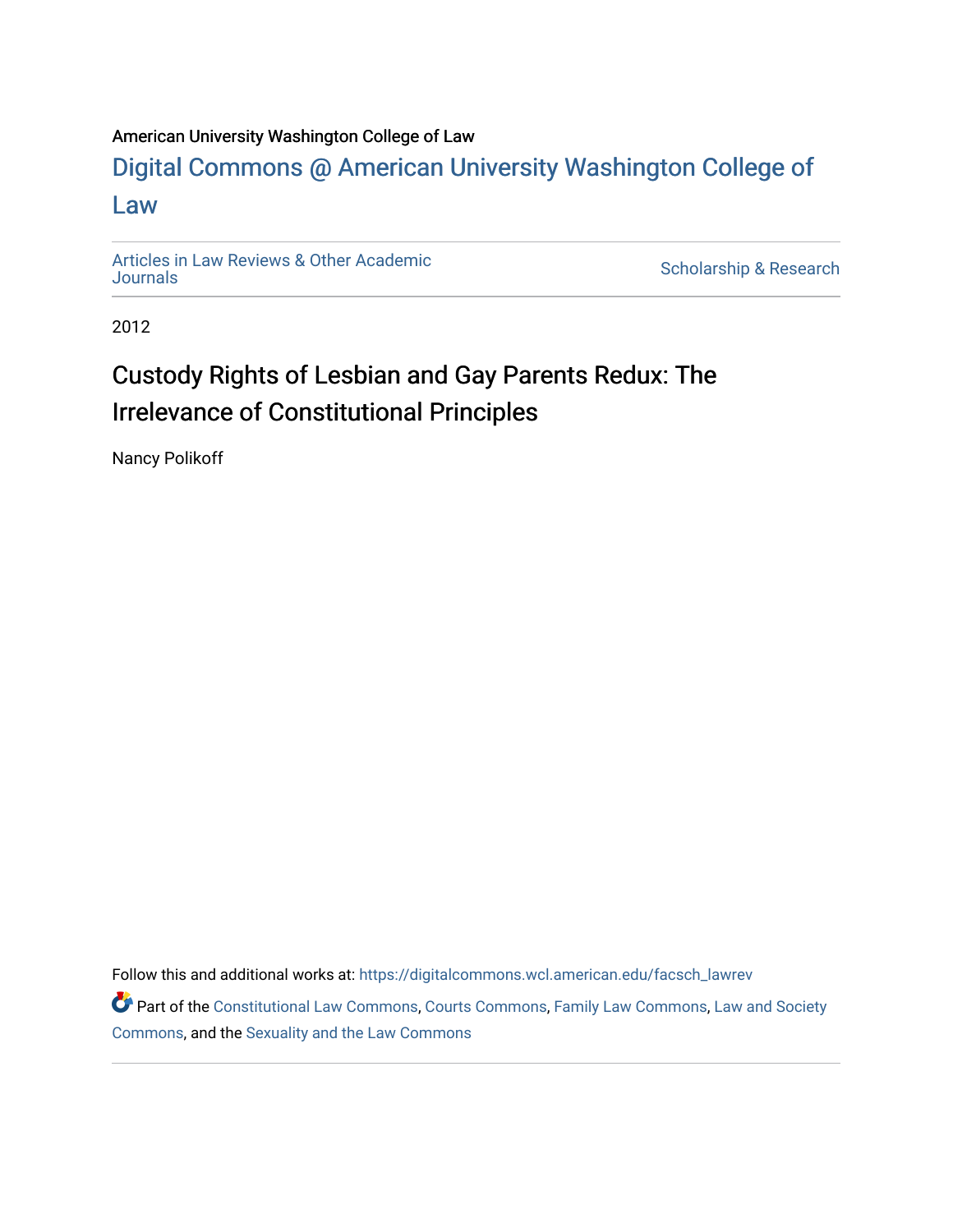## **Custody Rights of Lesbian and Gay Parents Redux: The Irrelevance of Constitutional Principles**



Nancy **D.** Polikoff

### ABSTRACT

Disputes over custody and visitation can arise when a marriage ends and one parent comes out as gay or lesbian. the heterosexual parent may seek custody or may seek to restrict the activities of the gay or lesbian parent, or the presence of the parent's same-sex partner, during visitation. A gay or lesbian parent's assertion of constitutional rights has not been an effective response to such efforts. That is not likely to change. Advocates for gay and lesbian parents have argued forcefully for a nexus text, permitting consideration of a parent's sexual orientation only when there is evidence of an adverse impact on the child. This Essay argues that the nexus test should be replaced with a rule that disallows consideration of a parent's nonmarital sexual relationship in custody or visitation disputes. The nexus test implies that a child might be uniquely harmed because a parent is gay or lesbian or because a parent has a new unmarried partner. This implication is inappropriate. A court can evaluate a child's relationship with a significant person a parent has introduced into the child's life; that evaluation should not turn on whether that person is a spouse or a nonmarital partner. The court can also examine any decision a parent makes that causes harm to a child. It is misplaced to articulate a distinct test for scrutinizing a parent's relationship with a nonmarital partner.

#### AUTHOR

Nancy D. Polikoff is Professor of Law at American University Washington College of Law, Fall 2011-Fall 2012 Visiting McDonald/Wright Chair of Law, UCLA School of Law, and Faculty Chair of the Williams Institute.

**60 UCLA L. REV. Disc. 226 (2013)**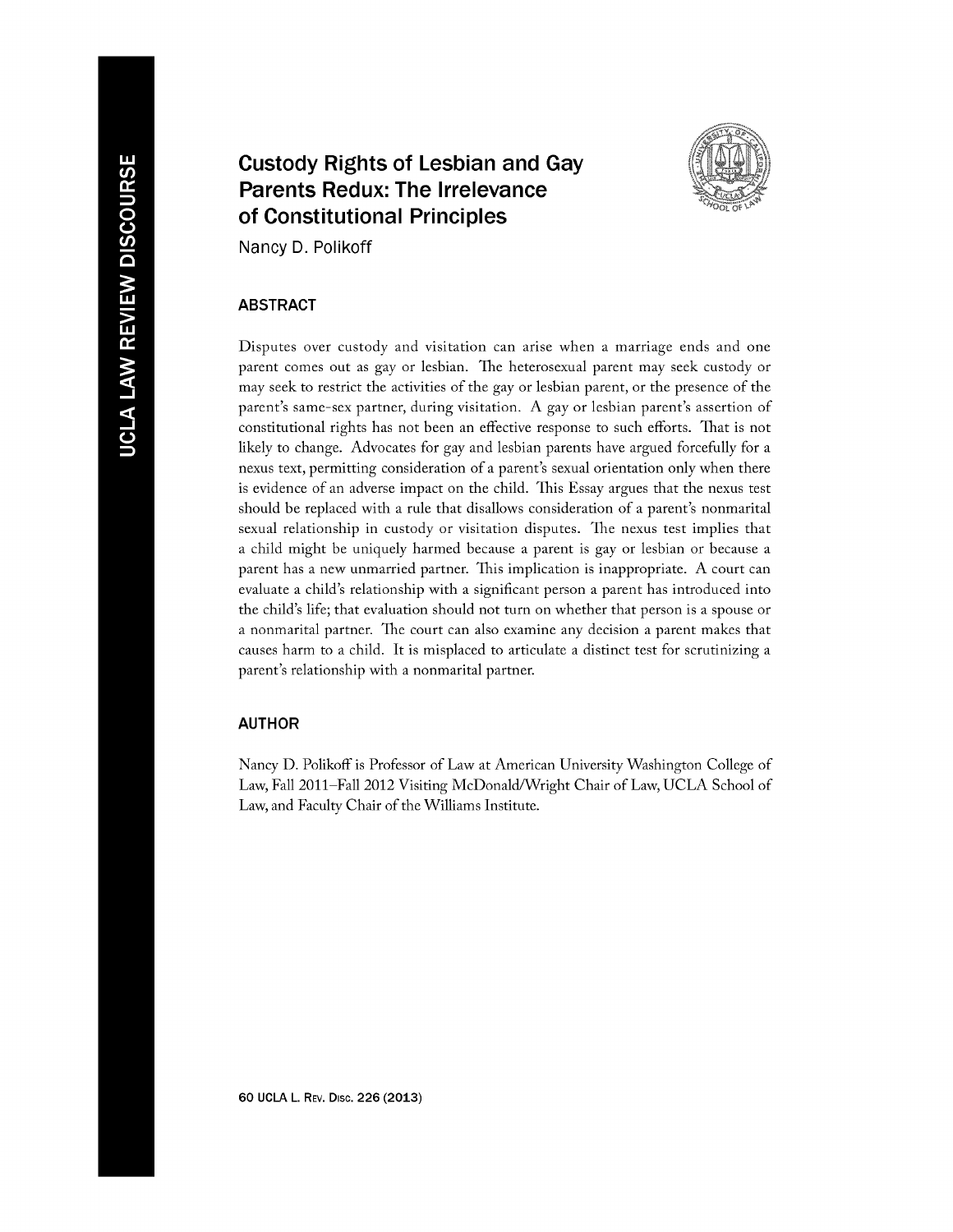## **TABLE OF CONTENTS**

| I. GAY AND LESBIAN PARENTS HAVE NOT WON BY INVOKING<br>II. A COURT CAN EVALUATE A CHILD'S RELATIONSHIP WITH A PARENT'S<br>NEW PARTNER, BUT WHETHER THE PARENT HAS MARRIED THAT |  |
|--------------------------------------------------------------------------------------------------------------------------------------------------------------------------------|--|
|                                                                                                                                                                                |  |
|                                                                                                                                                                                |  |
|                                                                                                                                                                                |  |
|                                                                                                                                                                                |  |
|                                                                                                                                                                                |  |
| III. REVISITING THE NEXUS TEST, WHOSE TIME HAS COME AND GONE237                                                                                                                |  |
|                                                                                                                                                                                |  |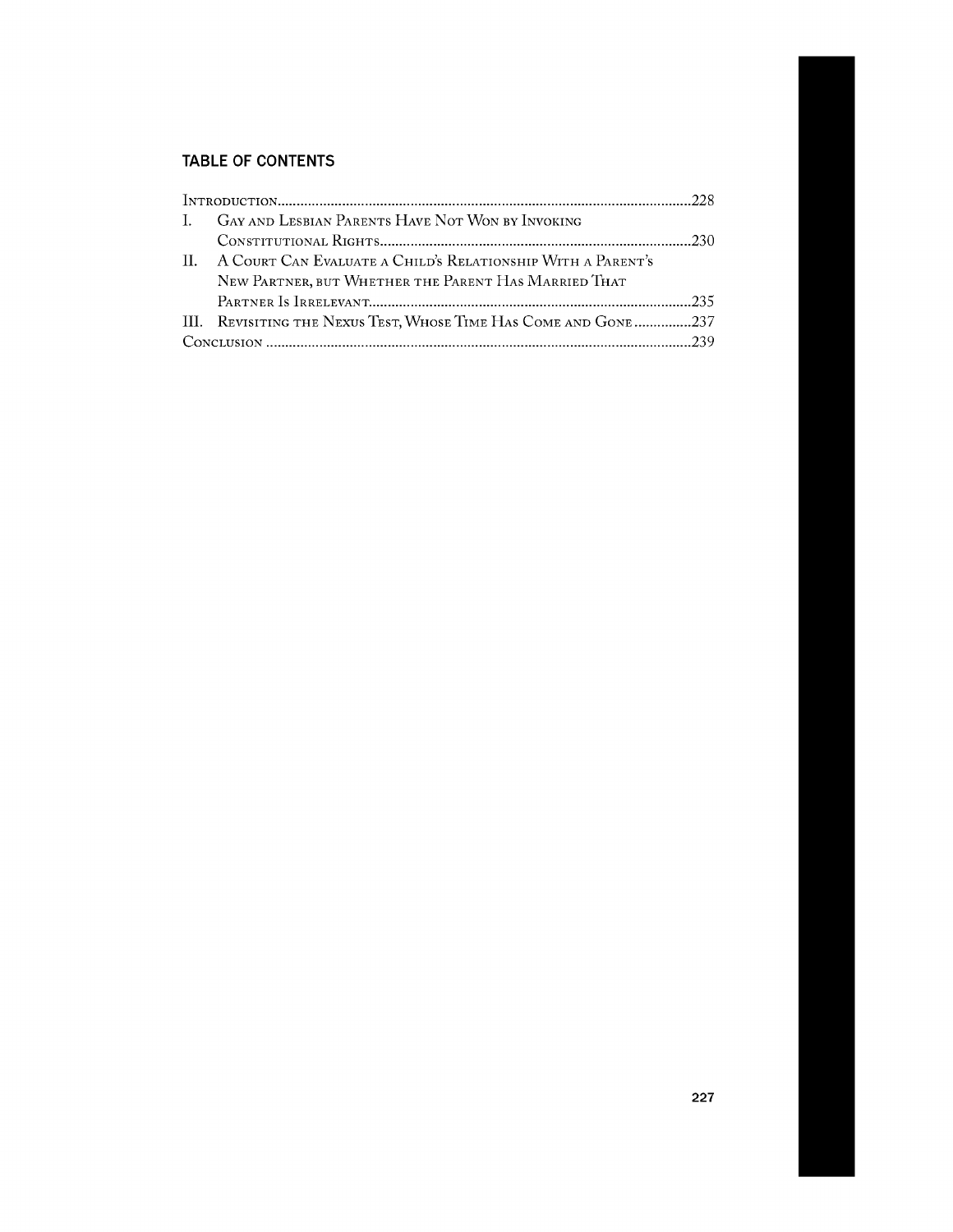#### **INTRODUCTION**

Constitutional arguments about equal protection or privacy rights, intellectually appealing as they may be, should be... secondary .... A lesbian mother is very likely to lose if the civil rights of lesbian mothers in general are allowed to take center stage .... The lesbian mother's attorney should not assume that the function of the trial is merely to lay the basis for an appeal on constitutional issues. Regardless of what the appellate court may think of the constitutional questions, a trial judge's decision on the facts in a custody dispute is subject to reversal only for gross abuse of discretion, which is virtually never found.<sup>1</sup>

So wrote two very recent law school graduates, Nan Hunter<sup>2</sup> and myself, in a 1976 law review article, one of the first ever published on custody and visitation disputes between a gay and a straight parent after the end of a heterosexual marriage. Over thirty-five years later, I would write the identical words.

Like many in the heady initial days after the U.S. Supreme Court's opinion in *Lawrence v. Texas,3 I* thought that case was a game changer. *Lofton v. Secretary of the Department of Children & Family Services,4* a case challenging Florida's ban on lesbian and gay adoption, had been argued in the Eleventh Circuit before *Lawrence* was decided. After that opinion came down, the parties in *Lofton* filed supplement briefs. The poetic rhetoric of liberty and freedom in *Lawrence* was a bit hard to pin down doctrinally, but in a conversation I had with Nan shortly after the ruling, we both agreed that whatever it meant, surely gay men and lesbians could no longer be denied the ability to adopt a child on the basis of their sexual orientation alone without violating the Constitution. We even thought it might be harder for a court to use a parent's sexual relationship as a basis for denying or restricting custody or visitation.

We were wrong. The Eleventh Circuit ruled that *Lawrence* established no fundamental right.' It also became one of the first courts to quote *Lawrence's* assertion that "[t]he present case does not involve minors"<sup>6</sup> and to skew the

<sup>1.</sup> Nan D. Hunter **&** Nancy D. Polikoff, *Custody Rights of Lesbian Mothers. Legal Theory and Litigation Strategy,* 25 BUFF. L. REV. 691, 721 (1976).

<sup>2.</sup> Nan Hunter became the founding director of the ACLU Lesbian and Gay Rights Project and went on to a career in academia, in which she has continued to develop legal and constitutional theories in support of LGBT rights issues. *See, e.g.,* Nan D. Hunter, *Living With* Lawrence, 88 **MINN.** L. REv. 1103 (2004).

<sup>3. 539</sup> U.S. 558 (2003).

<sup>4. 358</sup> F.3d 804 (11th Cir. 2004).

<sup>5.</sup> *Id.* at **817.**

<sup>6.</sup> *Id.* (quoting *Lawrence,* 539 U.S. at 578).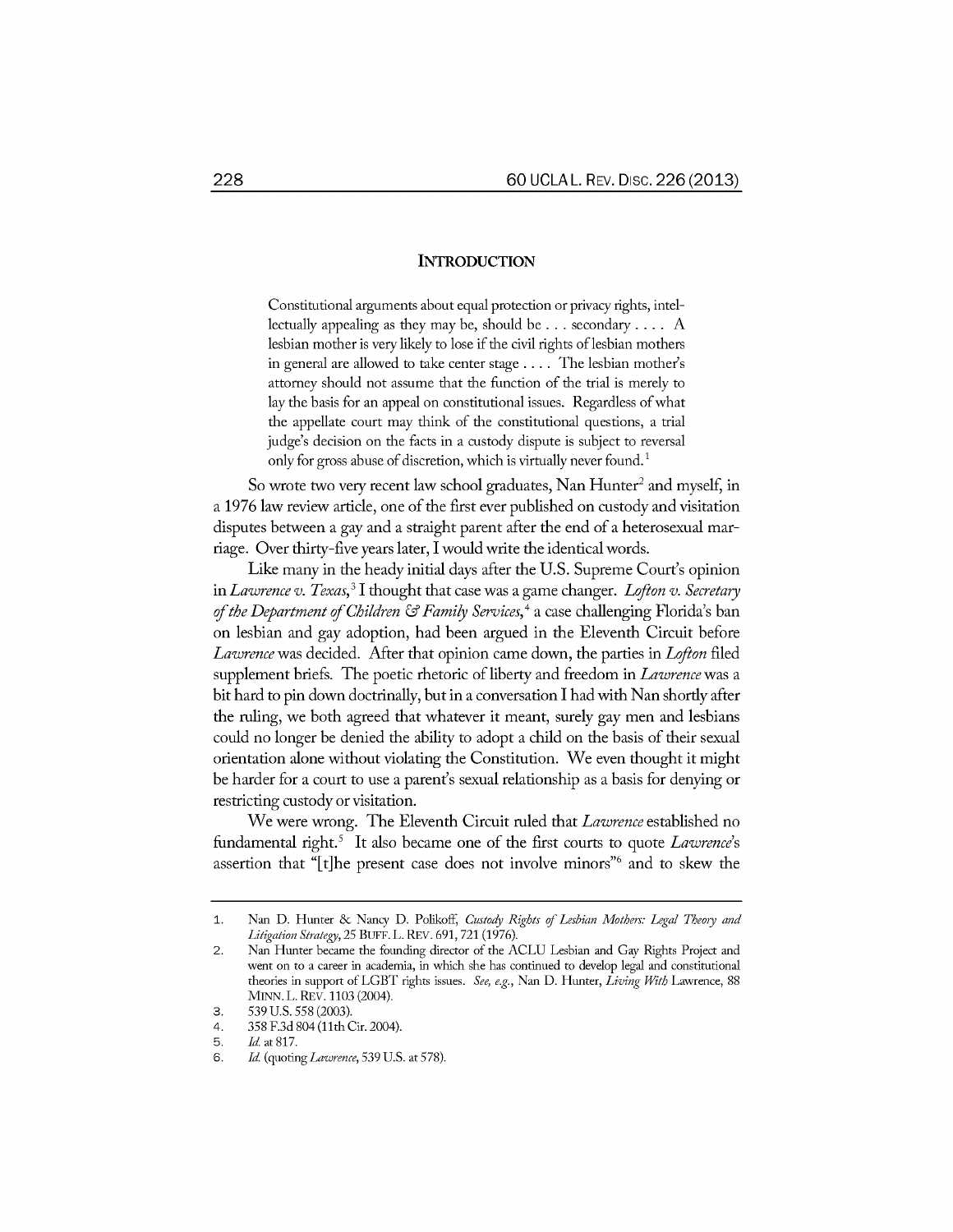meaning of that sentence away from the obvious—excluding sex with children from constitutional protection—and toward an interpretation excluding the claims of lesbian and gay parents and prospective parents from such protection. In the past ten years, no lesbian, gay, bisexual, or transgender (LGBT) parent has successfiuly invoked *Lawrence* in his or her quest to keep custody of a child or block restrictions on the exercise of visitation rights.<sup>7</sup>

In fact, when it comes to assertions of constitutional rights, there is great similarity in outcome between cases from the 1970s, in the wake of *Roe v. Wade'* and the other rights-affirming rulings of that era, and those decided in the years following *Lawrence.* In both time frames, when a child's heterosexual parent has challenged the exercise of custody or visitation by a parent who has come out as gay or lesbian, the gay or lesbian parent's assertion of a constitutional right has amounted to nothing.<sup>9</sup>

I illustrate the above point in the next section of this Essay. I then argue that courts should no longer single out the nonmarital aspect of a parent's new relationshipgay or straight-when deciding whether to limit a child's exposure to that relationship. Advocates for lesbian and gay parents have long argued for a nexus test, banning consideration of a parent's sexual orientation or nonmarital relationship absent evidence of its adverse impact on the child. Though a court can properly consider all parental choices that have an adverse impact on a child, it should ignore all parental choices that do not adversely affect a child. When it comes to a parent's new relationship, these principles apply no matter what the sex of the new partner and regardless of whether the couple has married. The nonmarital nature of the relationship and the gender of the new partner or spouse are irrelevant to de-

<sup>7.</sup> In an unreported opinion, a trial judge in Missouri relied in part on *Lawrence* to declare unconstitutional the denial of a foster care license to a lesbian based on her sexual orientation alone. *See* Johnston v. Mo. Dep't of Soc. Servs., No. 0516-CV09517, 2006 WL 6903173, at \*5 (Mo. Cir. Ct. Feb. 17, 2006). The state changed its regulations and did not appeal. *E.g., Missouri Lifts Restrictions* on *Gay Foster Parents,* USA TODAY, July 19, 2006, http://usatoday30.usatoday.con/ news/nation/2006-07-19-gayfosterparents x-htm. State constitution-based liberty arguments have been successful in *Arkansas Department of Human Services v. Cole*, 380 S.W.3d 429 (Ark. 2011), which struck down a ban on adoption or foster parenting by any person living with a nonmarital parmer, and *Florida Department of Children &Families v. Adoption* **fX.X .***&NIK* **.,** 45 So. 3d 79 (Fla. Dist. Ct. App. 2010), which struck down the country's only remaining ban on adoption by lesbians and gay men.

<sup>8. 410</sup> U.S. 113 (1973).

<sup>9.</sup> Although popular culture often represents same-sex couples raising children as wealthy white men raising adopted children or children born of surrogacy, census data demonstrate that the vast majority of same-sex couples raising children are raising a child who is the biological child or stepchild of one parmer from a previous heterosexual relationship. Gary J. Gates, *Family Formation and Raising Children Among Same-Sex Couples,* **FAM.** FOCUS, Winter 2011, at Fl. The subject of this Essay is the possible challenge from the child's other parent.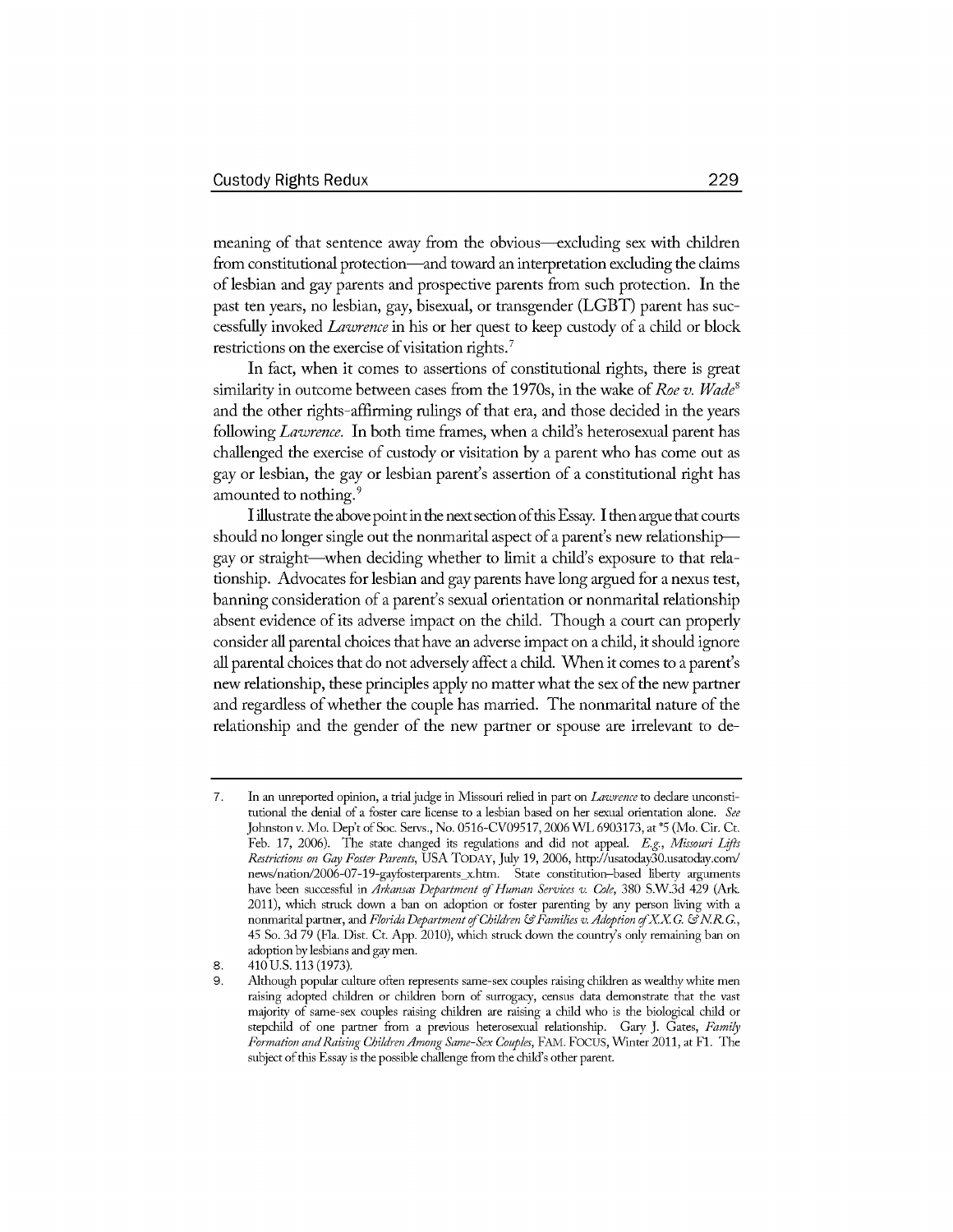termining a child's best interests. A recent California opinion nicely illustrates this principle.<sup>1</sup> " And it did not need to cite *Lawrence* or other constitutional principles to justify its conclusion.

### I. **GAY AND LESBIAN** PARENTS **HAVE NOT WON** BY INVOKING **CONSTITUTIONAL** RIGHTS

In *In re J.S.*  $\mathcal{F}C$ , <sup>11</sup> a 1974 New Jersey court cited numerous cases, including *Roe v. Wade,* for the privacy rights affording protection to "family relationships" and "child rearing."12 The court acknowledged that restricting the relationship between the gay father and his children impeded the father's exercise of those rights.13 Nonetheless, the court said the case presented "a most sensitive issue which holds the possibility of inflicting severe mental anguish and detriment on three innocent children"14 and then restricted the father during his visitation from having his lover present, living with an unmarried partner, or taking the child to a location where gay men gathered or participated in any "homosexual related activities."<sup>15</sup>

In *In rejane B.,16* a 1976 New York court believed that *Eisenstadt* v. *Baird,17* along with some lower court and state rulings, protected consensual sodomy against criminalization.18 This was something that the court explicitly said protected "in essence, homosexuality." 19 But, the court continued, these cases did not extend protection to "children who may be affected physically and emotionally by close contact with homosexual conduct of adults." $20$  The court further explained that it was "not abridging **...** fundamental rights or privacy but concerns itself solely with the well-being of the child and.., whether the **...** environment is a proper one," which the court ruled it was not. $21$ 

<sup>10.</sup> See Bauer v. Bauer *(In re* Marriage of Bauer), No. G043361, 2011 WL 4337093 (Cal. Ct. App. Sept. 16, 2011).

<sup>11. 324</sup> A.2d 90 (NJ. Super. Ct. Ch. Div. 1974).

<sup>12.</sup> *Id. at* 93 (quoting *Roe,* 410 U.S. at 153).

<sup>13.</sup> *Id.* at 94. 14. *Id.* at 97.

<sup>15.</sup> *Id* This included prohibiting the father from taking his children to 'The Frehouse," which the court described as a "meeting hall for homosexuals," as well as to protest marches and rallies. *Id* at 95.

<sup>16. 380</sup> N.Y.S.2d 848 (Sup. Ct. 1976).

<sup>17. 405</sup> U.S. 438 (1972).

<sup>18.</sup> *In re Jane B.*, 380 N.Y.S.2d at 857.

<sup>19.</sup> *Id.*

<sup>20.</sup> *Id.*

<sup>21.</sup> *Id.* at 857, 860.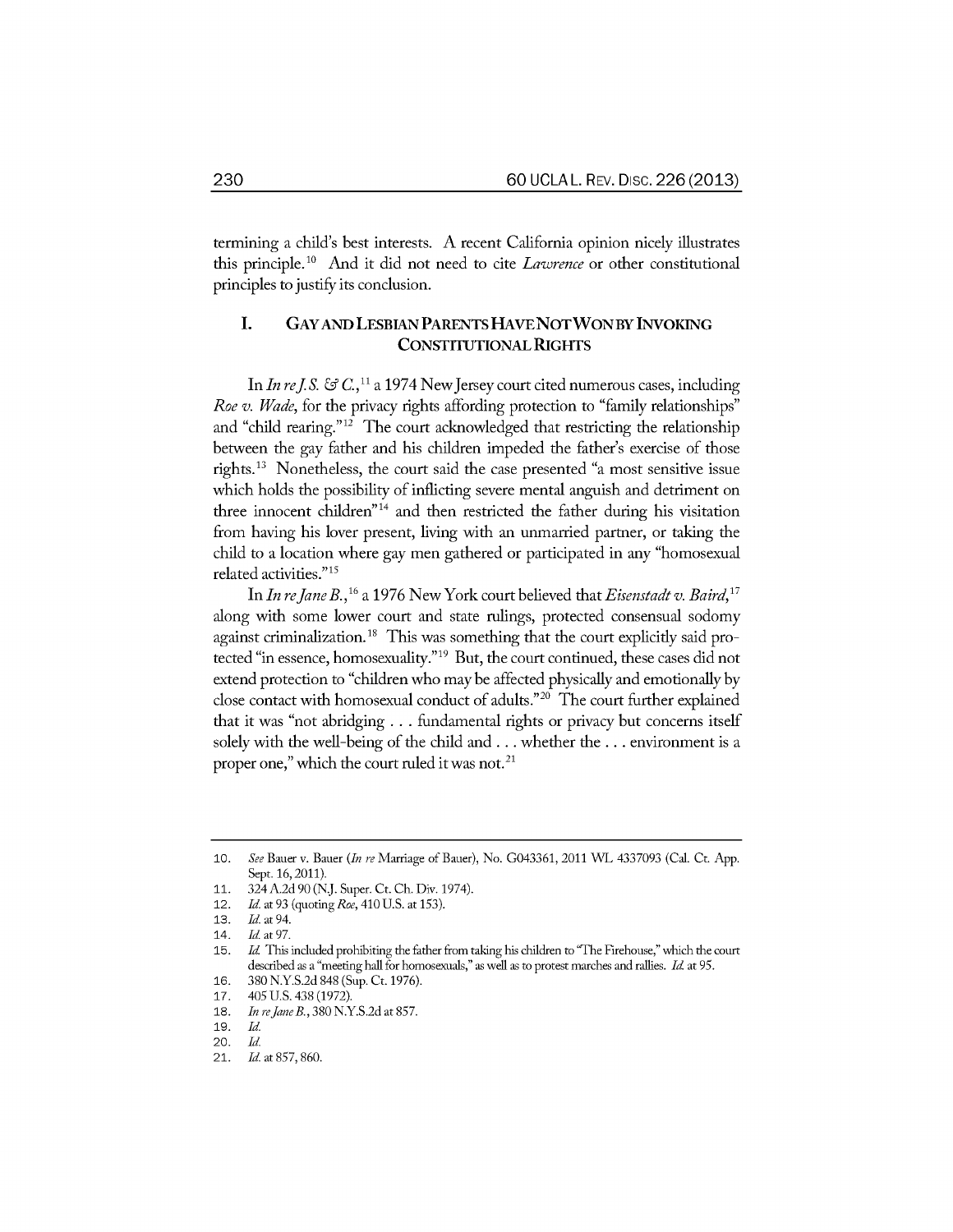In that case, the court added one sentence that is a hallmark of *post-Lawrence* cases. It found, as an issue of fact, that the child was "emotionally disturbed"<sup>22</sup> from living with her mother and her mother's partner, thereby purporting to find a nexus between the mother's relationship and harm to the child. The only evidence to that effect, however, was the testimony of a school psychiatrist who said the child was living in an "abnormal atmosphere" and concluded the child was emotionally upset, something he admitted on cross-examination could have been caused by the divorce itself.<sup>23</sup>

*Post-Lawrence* cases usually sound less moralistic than these earlier examples, but they equally reject constitutional arguments and find it easy to identify some problem with the children allegedly caused by the parent's relationship. In *Sirney* v. *Sirney, <sup>24</sup>*a 2007 Virginia case, a father with custody of four children filed an action three years after the separation to restrict the visitation rights of the mother so that her partner could not spend the night during visitation.<sup>25</sup> The judge granted his request.<sup>26</sup> Two of the children, in chambers, expressed some "discomfort" and "awkwardness" with the mother's relationship, and one said she preferred time with her mother alone.<sup>27</sup> The judge, restricting the mother from having any sexual partner overnight at her home when the children were there, said the case was "not at all" about the mother's lesbian relationship.<sup>28</sup> An oblique reference in the opinion implies that an expert witness opposed the limitation.<sup>29</sup>

On appeal, the mother argued that the order violated both equal protection and her "due process right to make decisions about her private conduct."<sup>30</sup> The appeals court said it deprived her of neither. $31$  It disposed of the equal protection claim by pointing out that the restriction applied equally to any heterosexual relationship.<sup>32</sup> The court said she was not deprived of her liberty interest because the decision was based solely on how the children reacted to her relationship, not the relationship itself.<sup>33</sup>

<sup>22.</sup> *Id.* at **860.**

<sup>23.</sup> *Id.* at **851-52.**

<sup>24.</sup> No. 0754-07-4,2007 WL 4525274 (Va. Ct. App. Dec. 27,2007).

<sup>25.</sup> *Id. at\*1.*

<sup>26.</sup> *Id.* at *\*2.*

<sup>27.</sup> *Id.* at \*1-2.

<sup>28.</sup> *Id.* at *\*2.*

<sup>29.</sup> *See id.* at \*4 ('[V]hether to accept the testimony of the expert witness was within the purview of the trial court.").

<sup>30.</sup> **Id.**

<sup>31.</sup> *Id. at \*5.*

<sup>32.</sup> **Id.**

<sup>33.</sup> *Id. at\*5.*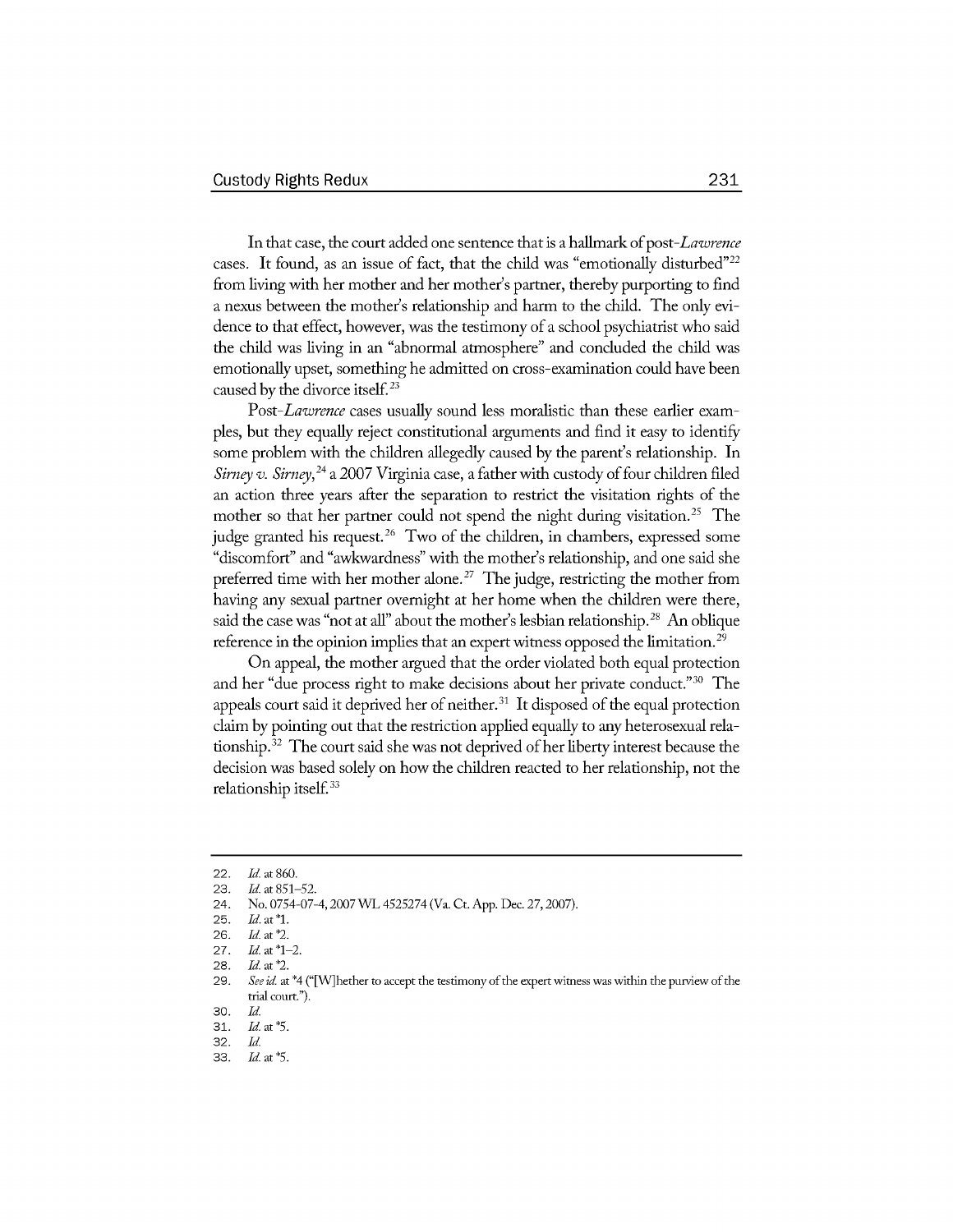In *McGriff v. McGriff*,<sup>34</sup> a 2004 case from the Idaho Supreme Court, a mother filed to modify a joint physical custody order because of the father's samesex relationship, a change in circumstances which the trial judge said would "generate questions from the girls and their friends regarding their Father's lifestyle," especially given "the conservative culture and morays [sic] in which the children live."<sup>35</sup> The trial court ruled for the mother and granted visitation rights to the father on the condition that he not live with his partner during the visits.<sup>36</sup> The trial judge said the ruling was not based on the father's homosexuality and cited some factors the mother never raised.<sup>37</sup>

On appeal, the Idaho Supreme Court quoted extensively from *Lawrence* and said a parent's homosexuality could not be a factor absent a nexus between it and harm to the child.<sup>38</sup> Nonetheless, it upheld the trial court, accepting without questioning the judge's statement that the decision did not turn on the father's homosexuality.<sup>39</sup> The dissenting justice noted how unusual it was to recast a case brought by the mother for the sole reason that the father was living openly with his partner into a case about other factors.<sup>40</sup> The dissent also pointed out a fact the majority omitted: The court-appointed custody evaluator, in spite of his reservations about the dynamics between the mother and the father's partner, recommended that the custody arrangement remain unchanged.<sup>41</sup>

Alabama provides perhaps the most dramatic example of the rejection of constitutional arguments. In a 2004 case, *LA.Mv. B.M.,42* the mother and father divorced when the child was almost four years old, and the mother had primary custody for seven years.43 Three years after she began living with her partner, the remarried father filed for a change in custody.<sup>44</sup> The trial judge ruled for the father.<sup>45</sup>

On appeal, the mother invoked *Lawrence* in the following way: She noted that in a 1998 case, *Ex parte J.M.F.*, the Alabama Supreme Court approved the

<sup>34. 99</sup> P.3d 111 (Idaho 2004).

<sup>35.</sup> *Id.* at 117.

<sup>36.</sup> *Id. at* 114.

<sup>37.</sup> *Id.* at **116-17.**

<sup>38.</sup> *Id.* at **117.**

<sup>39.</sup> *Id.* at **118.**

<sup>40.</sup> *Id. at* 124 (Kidwell, J., dissenting) ("[I]t is unusual and cause for legal concern, that the magistrate reached for reasons to help [the mother] succeed in her daim when the primary reason stated in her petition to modify custody, homosexuality, is not a legally permissible consideration.").

<sup>41.</sup> *Id.*

<sup>42. 906</sup> So. 2d 942 (Ala. Civ. App. 2004).

<sup>43.</sup> *Id.* at 943.

<sup>44.</sup> *Id.* at 944.

<sup>45.</sup> *Id.*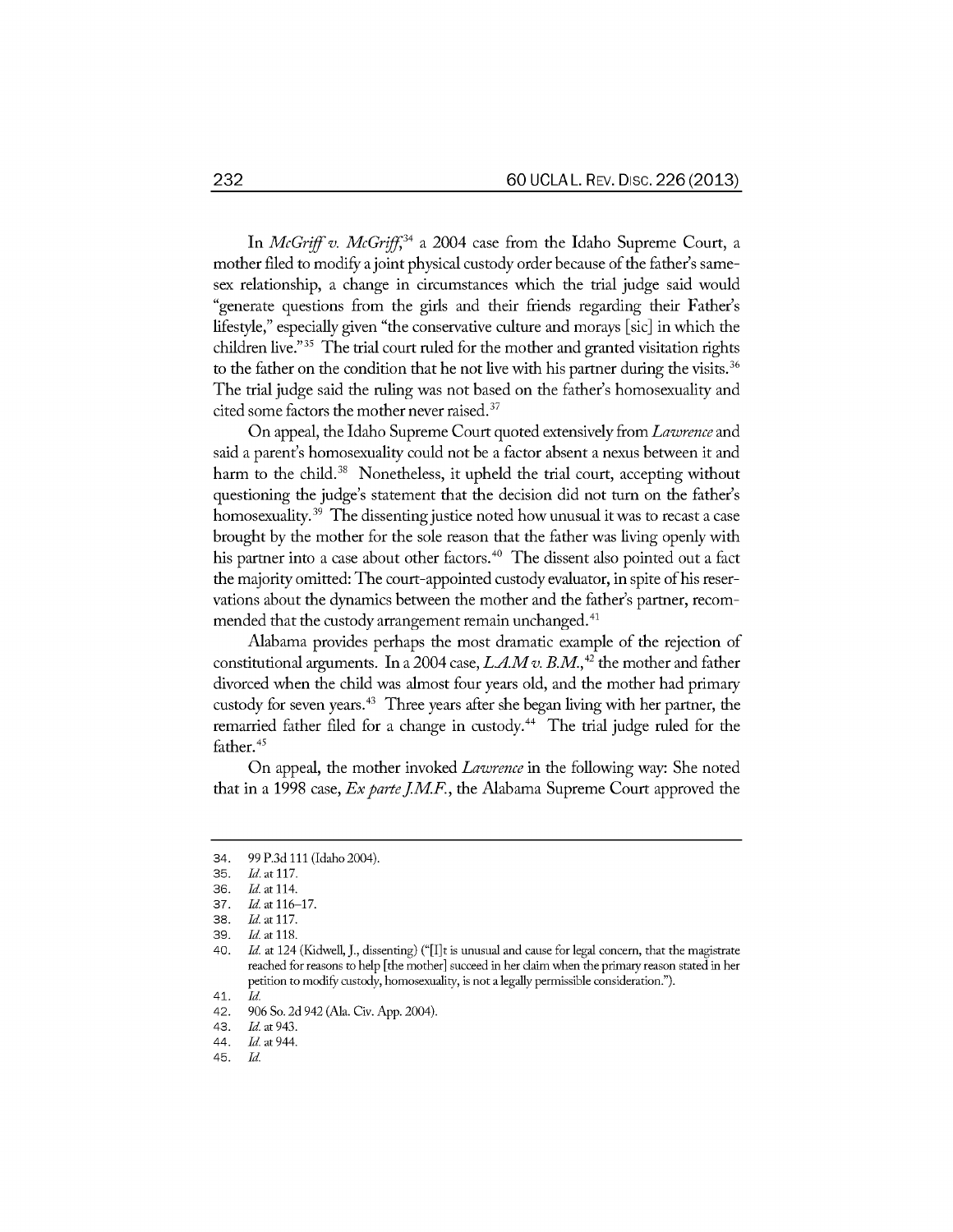transfer of custody from a lesbian mother to a heterosexual father, concluding that "[w]hile the evidence shows that the mother loves the child and has provided her with good care, it also shows that she has chosen to expose the child continuously to a lifestyle that is 'neither legal in this state, nor moral in the eyes of most of its citizens."'46 The mother in *LAM* argued that *Lawrence* effectively overruled *J.M.F.* and "expressly confirm[ed] that moral disapproval of homosexual persons is not a legitimate basis for laws that disadvantage lesbians and gay men."47 The court disagreed, stating that *Lawrence* was a criminal case, that it did not overrule *J.M.F*, and that this case did not require the court to "address the lawfulness of a statute or the morality of homosexuality."48 "Instead," the court continued, "we must determine whether the evidence presented to the trial court supports its judgment modifying custody of the child .... We answer that question in the affirmative."<sup>49</sup>

Another Alabama case, decided in December 2012, epitomizes the irrelevance of *Lawrence* in that state's law, this time in the context of a mother with a male romantic partner. In *D.M.P.C.P. v. T.J.C., Jr.*,<sup>50</sup> a *pendente lite* order gave the mother temporary custody of a two-year-old child.<sup>51</sup> That order lasted three and a half years.<sup>52</sup> When the final custody hearing took place, the mother was living with her male fiancé in the home of her parents.<sup>53</sup> Also in the home were the child's two half siblings, the mother's children from her prior marriage.<sup>54</sup> Without factual findings, the trial court awarded custody to the father.<sup>55</sup>

The appeals court pointed out that Alabama case law allows the trial court to consider the "moral needs" of the child and the "respective home environments offered **by** the parties."6 The mother argued that her sexual conduct should not be a factor absent evidence of detrimental impact to the child. The appeals court rejected her argument. It explicitly held that the trial court may, in an initial

<sup>46.</sup> *Id.* at 946 (quoting *Ex parte* J.M.F., 730 So. 2d 1190, 1196 (Ala. 1998)) (internal quotation marks omitted).

<sup>47.</sup> *Id.* (internal quotation marks omitted).

<sup>48.</sup> *Id.*

<sup>49.</sup> *Id.* at 946-47.

<sup>50.</sup> No. 2110700,2012 *WL* 6554383 (Ala. Civ. App. Dec. 14,2012).

<sup>51.</sup> Id. at **\*1.**

<sup>52.</sup> This unusually long time period was the result of the fact that the husband was charged with sexually abusing his stepdaughter—the mother's daughter from a prior marriage. The court did not decide permanent custody until the criminal proceedings were resolved with the husband's acquittal. *Id*

<sup>53.</sup> *Id.*

<sup>54.</sup> *Id.*

**<sup>55.</sup>** *Id.* at **"3.**

<sup>56.</sup> *Id.* at \*7 (quoting *Exparte* Devine, 398 So. 2d 686, 696 (Ala. 1981)) (internal quotation marks omitted).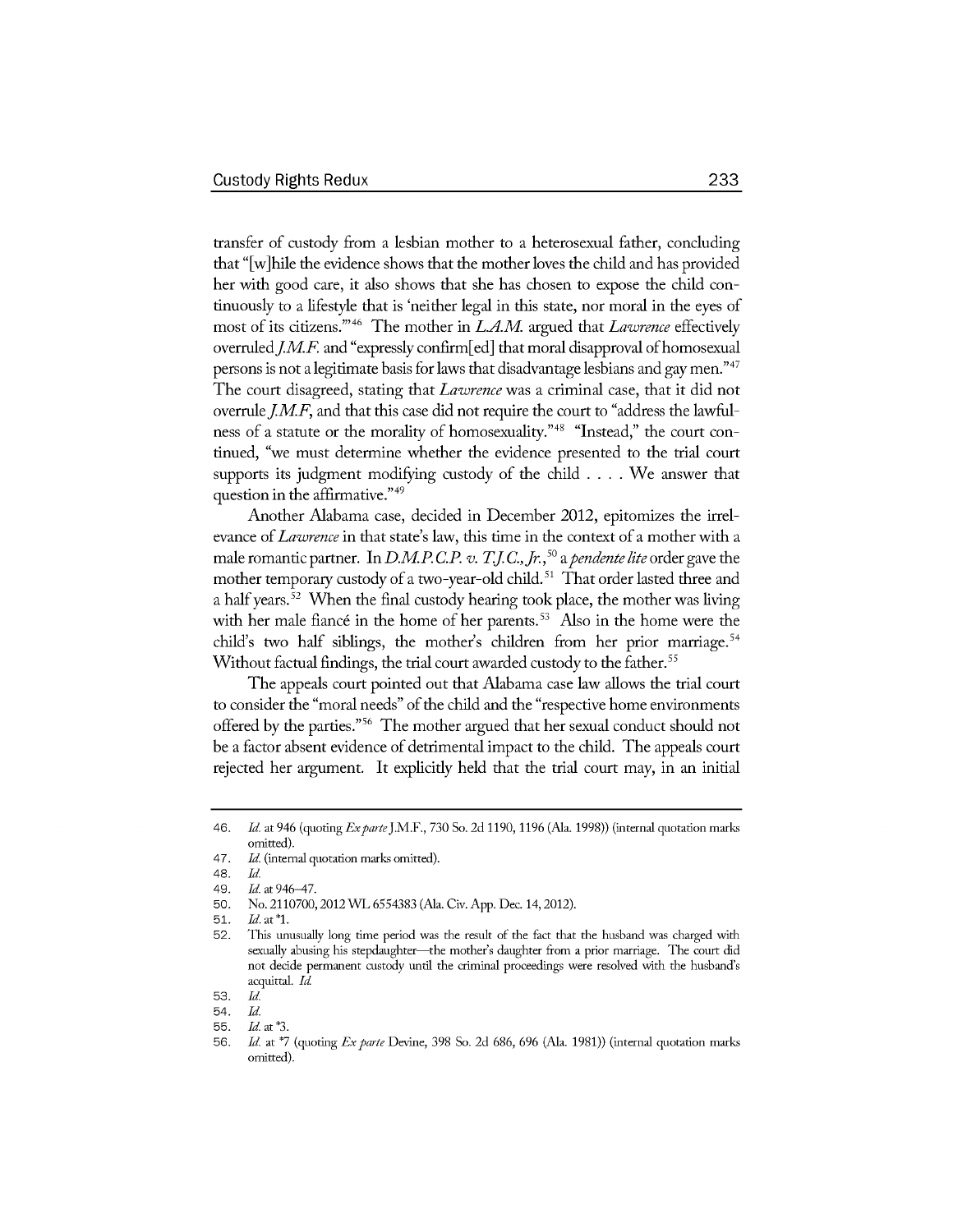custody determination, "consider a parent's sexual conduct as it relates to that parent's character, without a showing that the conduct has been detrimental to the child."<sup>57</sup> The appeals court assumed the trial court had made the findings necessary to support the judgment and determined that the judgment was not "plainly and palpably wrong"; therefore, the judgment could not be reversed.<sup>58</sup>

In a 2012 Kentucky case, *Maxwell v. Maxwell,* a lesbian mother was successful in overturning a custody award to the heterosexual father, but her ability to live with her partner remained an issue on remand, thereby demonstrating the limits of lower court applications of *Lawrence.9* In that case, the trial judge gave custody of three children to their father rather than continue a joint custody order with their lesbian mother.<sup>60</sup> The court order prohibited either parent from living with a nonmarital partner and said:

> The [mother] is seeking to live an unconventional life-style that has not been fully embraced by society at large regardless of whether or not same-sex relationships should or should not be considered sexual misconduct. Like it or not, this decision will impact her children in ways that she may not have fully considered and most will be unfavorable.<sup>61</sup>

The appellate court reversed the custody determination and remanded, and it did cite constitutional law: *Romer v. Evans62* for the error of singling out the mother for disparate treatment and *Palmore v. Sidoti<sup>63</sup>* for the error of basing custody on the private biases of others.<sup>64</sup> But on the subject of the restriction on living with a nonmarital partner, the court did not cite *Lawrence.65* Instead it said that, while such a factor should not be dispositive on its own, the trial court could consider it as long as the focus was the children's best interests.<sup>66</sup> This is hardly an affirmation of the mother's right to build a life with her partner.

In *Maxwell*, as in *Sirney* and numerous other cases, <sup>67</sup> the restriction imposed limits on the presence of any nonmarital partner as though that rendered the

<sup>57.</sup> *Id.*

<sup>58.</sup> *Id.* at **\*8.**

<sup>59.</sup> *See* Maxwell v. Maxwell, 382 S.W.3d 892 (Ky. Ct. App. 2012).

<sup>60.</sup> *Id. at* 894-95.

<sup>61.</sup> *Id.* at 897.

<sup>62. 517</sup> U.S. 620 (1996).

<sup>63. 466</sup> U.S. 429 (1984).

<sup>64.</sup> *Maxvwell,* 382 S.W.3d at 898-99.

<sup>65.</sup> *See* id. at 900-01.

<sup>66.</sup> *Id.*

<sup>67.</sup> *See, e.g.,* Burns v. Burns, 560 S.E.2d 47, 48 (Ga. Ct. App. 2002) (affirming enforcement of a consent decree providing that a lesbian mother could not have "overnight stays with any adult to whom that party was not legally married or rdated within the second degree"); A.O.V. v. J.R.V.,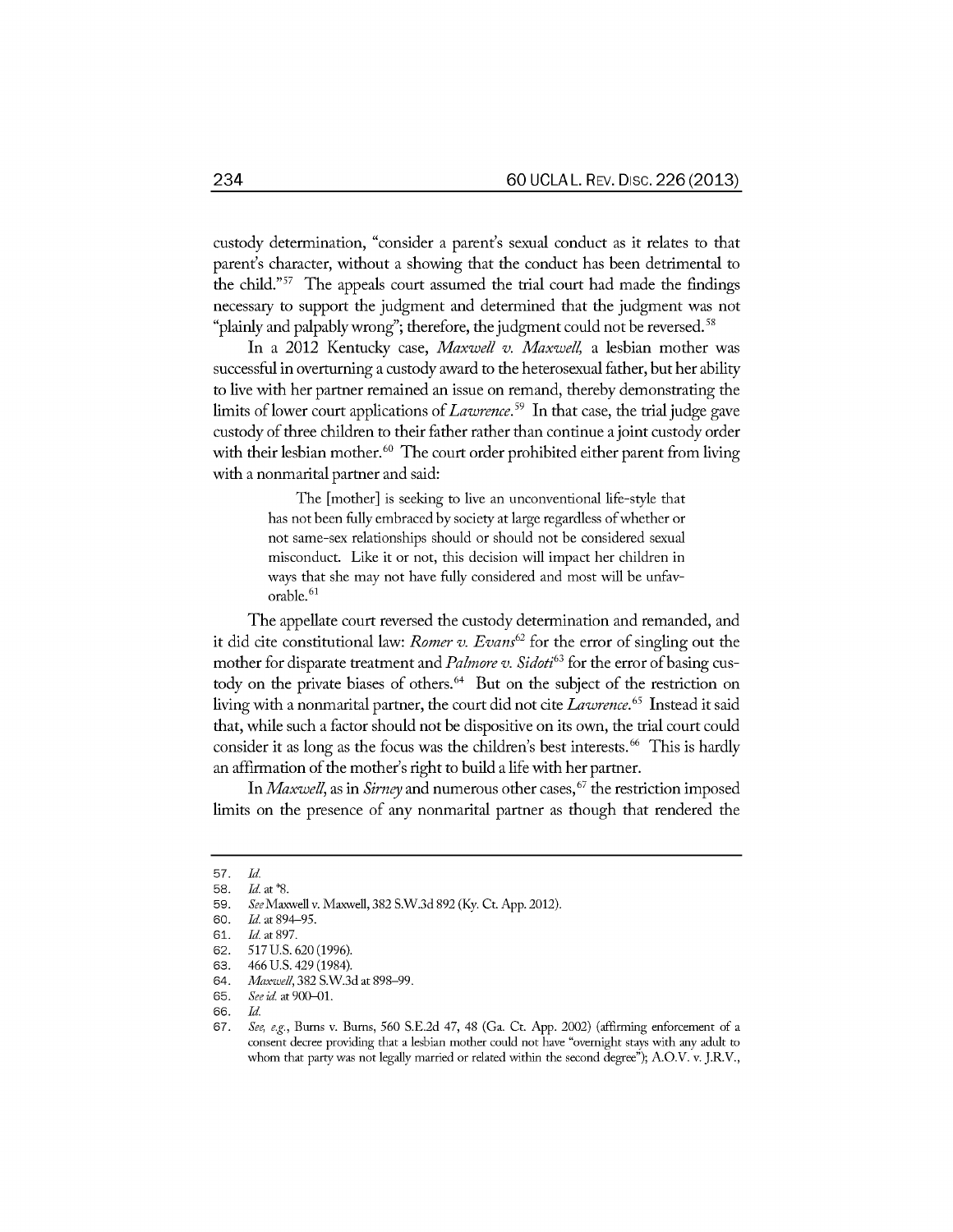order more acceptable than a ban on a same-sex partner. Arkansas Initiated Act 1, struck down on state constitutional grounds by the Arkansas Supreme Court,<sup>68</sup> banned adoption and foster parenting by any person living with a nonmarital partner, a provision that is still the law in Utah.<sup>69</sup> Such restrictions allow the conversation to be about the superiority of marriage, partially deflecting attention from the same-sex aspect of a lesbian or gay couple.

### II. **A COURT CAN** EVALUATE **A** CHILD'S RELATIONSHIP WITH **A PARENT'S NEW PARTNER, BUT WHETHER THE PARENT HAS** MARRIED THAT PARTNER IS IRRELEVANT

The principle that a restriction on visitation is valid only if necessary to further a child's best interests,70 coupled with the protection that *Lawrence* should afford to nonmarital sexual relationships, means that no court should ever make a distinction between an unmarried partner (same or different sex) and a spouse. An unreported California opinion gets the reasoning right without citing *Lawrence* or any constitutional principle.71 In *Bauer,* a heterosexual father appealed a **re**striction that denied him overnight visits as long as he remained living with any nonmarital female partner.<sup>72</sup> The order specifically awarded him overnight visits if he lived alone or lived with a spouse.<sup>73</sup> In other words, he would automatically have overnight visitation if he married the woman he lived with. There was evidence at trial that the presence of the father's specific partner was detrimental to the children.<sup>74</sup>

The appeals court agreed that there was sufficient evidence of detriment, but it remanded, noting that "if [the father or his partner] were having a detrimental effect on the children's welfare during overnight visits, this detriment

Nos. 0219-06-4, 0220-06-4, 2007 WL 581871, at \*2, **\*11** (Va. Ct. App. Feb. 27, 2007) (holding that trial court's visitation restriction prohibiting a gay father from having "any companion with whom he has a romantic relationship stay overnight (between midnight and 6:00 am.)" was not an abuse of discretion).

<sup>68.</sup> *SeeArl* Dep't of Human Servs. v. Cole, 380 S.W.3d 429,443 (Ark 2011).

<sup>69.</sup> *SeeUTAH* CODE ANN. § 78B-6-117(3) (LexisNexis 2008).

<sup>70.</sup> Alabama appears to be an outlier for allowing a court to consider a parent's nonmarital relationship without requiring a connection between that relationship and the child's best interests. *See supra* notes 42-58 and accompanying text. Other states articulate the need to find such a link, although in reality that can amount to little more than paying lip service to the existence of such a connection. *See supra* notes 24-33 and accompanying text.

<sup>71.</sup> *See* Bauer v. Bauer *(In re* Marriage of Bauer), No. G043361, 2011 WL 4337093 (Cal. Ct. App. Sept. 16, 2011).

<sup>72.</sup> *Id.* at \*1.

<sup>73.</sup> **Id.** at **\*8.**

<sup>74.</sup> **Id.** at **\*7.**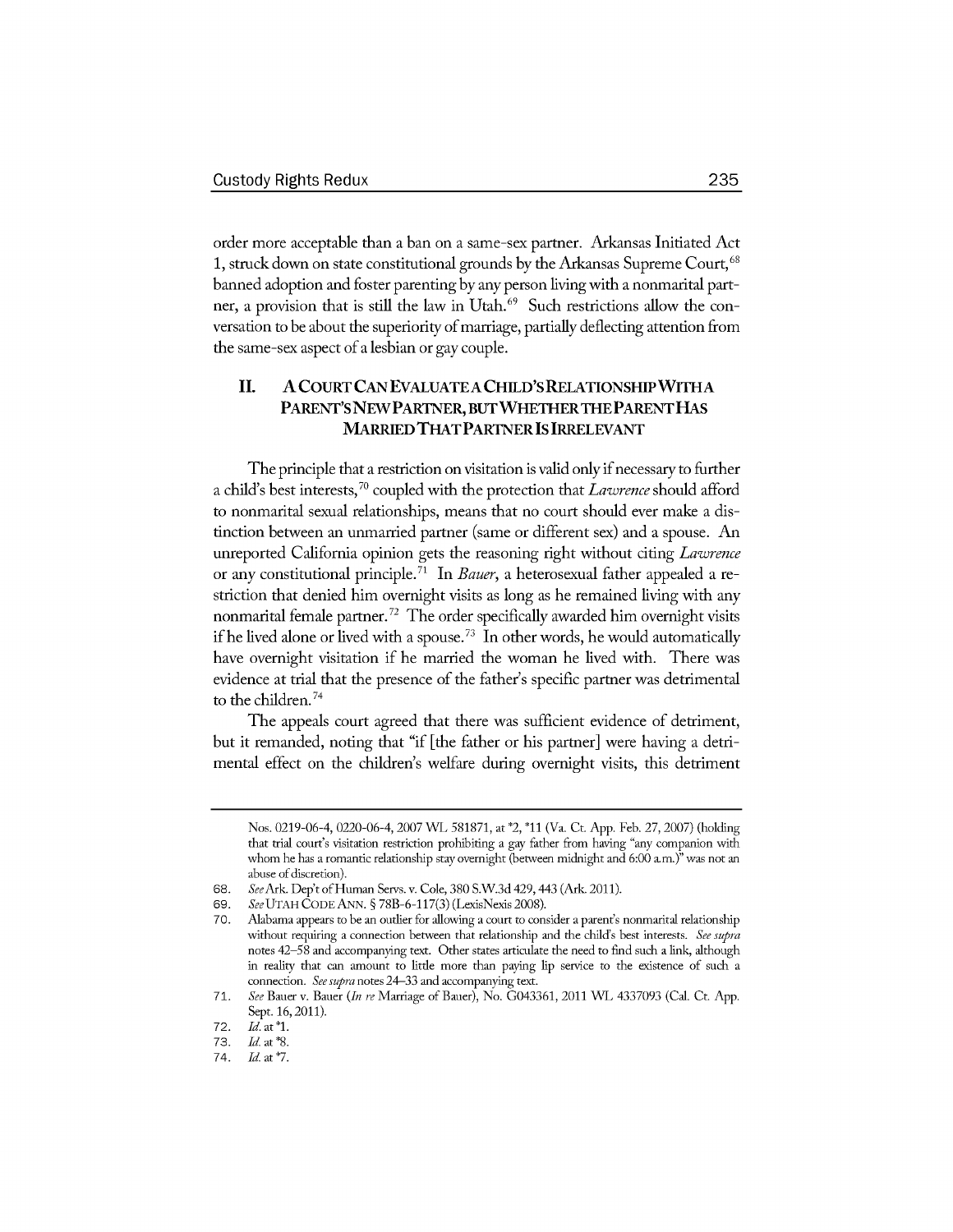would not necessarily be remedied by their marriage."<sup>75</sup> On remand, the trial court needed to "include in the order appropriate factors relating the children's best interests in fashioning the visitation orders (because [the father's] marital status alone is not a permissible basis)." $^{\rm 76}$  In other words, if the partner's presence was detrimental to the children, then the court could restrict overnight visits in her presence even if the father married her. What the court could not do was restrict her presence only for as long as the couple remained unmarried.

This is the proper focus for a court deciding custody or visitation. Losing this focus could cause a supporter of same-sex marriage to believe that the problem with the restriction on the presence of a nonmarital partner is that same-sex couples cannot marry.77 Oddly, the *Maxwell* court might have thought along such lines. After remanding the prohibition on the presence of the mother's nonmarital partner with the instruction that such factor "is not dispositive" and "must be ascertained with the children's best interests in mind," the court stated that, "[c]learly, changes in moral standards and the inability of same-sex couples to legally marry are also relevant."<sup>78</sup>

If this reasoning implies that the unmarried status of same-sex couples is irrelevant only because those couples cannot marry, then that is the wrong approach. Marriage should always be irrelevant. If a parent's marriage introduces into the children's lives an adult whose presence is detrimental to their well-being, then the court can take that into account in deciding custody and visitation. But a marriage should be entitled to no more respect when it comes to the best interests of children than the relationship a parent has with a nonmarital partner. <sup>79</sup>

In *Maxwell* itself, the appeals court found that "no evidence was provided that demonstrated the relationship between [the mother and her partner] had any negative impact on the children."<sup>80</sup> The two older children testified that they liked their mother's partner and had no problems with her.<sup>81</sup> It was, therefore,

<sup>75.</sup> *Id.* at **\*S.**

*<sup>76.</sup>* **Id.**

<sup>77.</sup> There is usually a student who makes this argument when these cases are discussed in my classes.

<sup>78.</sup> Maxwell v. Maxwell, 382 S.W.3d 892, 901 (Ky. Ct. App. 2012).

<sup>79.</sup> In another context, I have decried a distinction that some gay-friendly states are making between children born to married lesbian couples and those born to unmarried lesbian couples. For example, in both New York and Massachusetts, a child born to a married lesbian couple has two parents, while a child born to an unmarried lesbian couple has one—the birth mother. I refer to this as the "new illegitimacy," and I deplore this development as much as I deplore custody and visitation cases that impose restrictions on unmarried partners that would never be imposed on a new husband or wife. See Nancy D. Polikoff, *The New "Illegitimacy": Winning Backward in the Protection of the Children ofLesbian Couples,* 20 AM. U.J. **GENDER** SOC. POL'Y&L. 721 (2012).

<sup>80.</sup> *Maxwvell,* 382 S.W.3d at 899.

<sup>81.</sup> *Id.* at 894.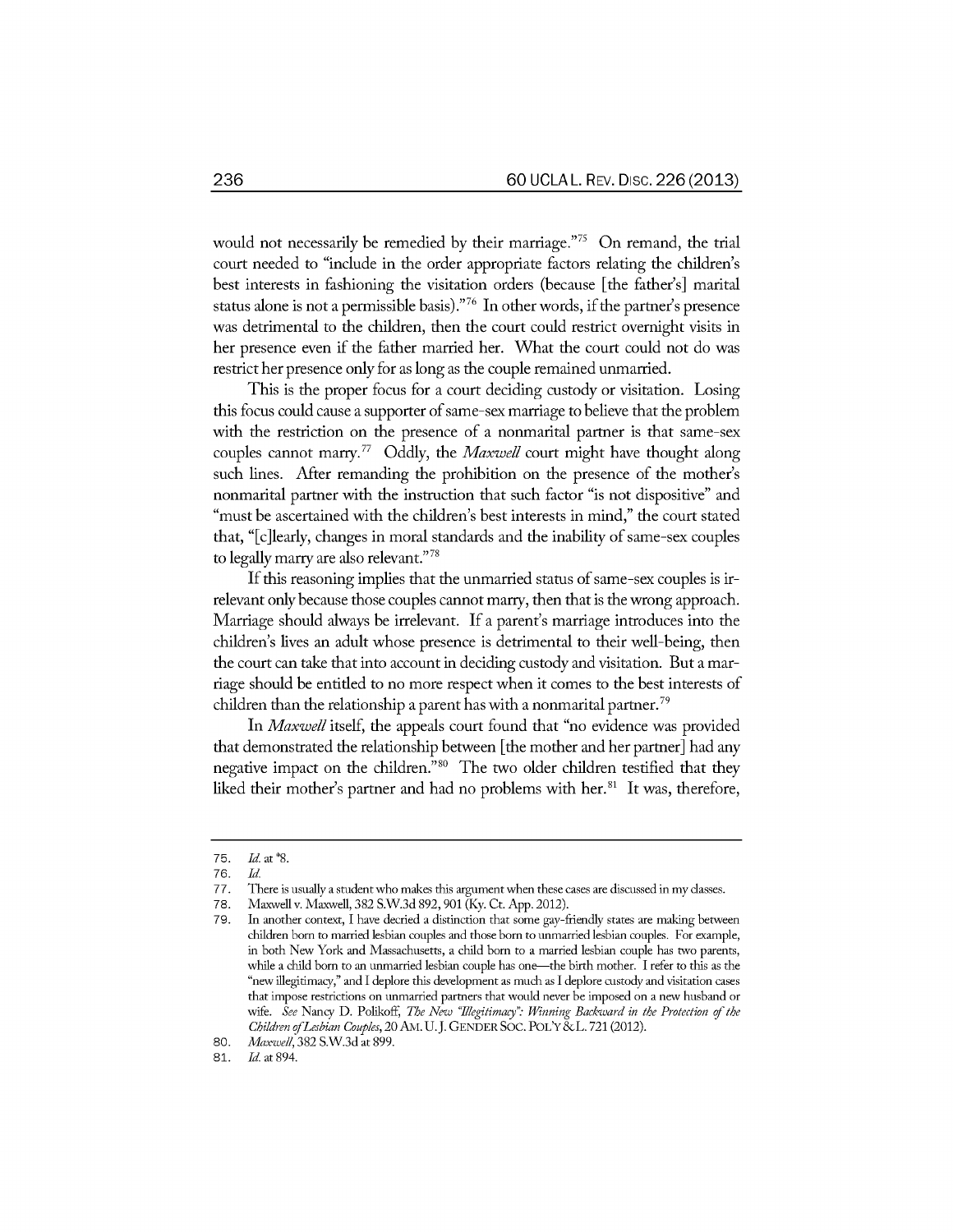inappropriate for the court to remand the case to the trial court on the issue of a ban on the partner's presence. It is impossible to imagine such a ruling concerning a parent's new spouse.

#### **III. REVISITING THE NEXUS TEST, WHOSE TIME HAS COME AND** GoNE

For many years, going back to the early article I wrote with Nan Hunter, advocates for lesbian and gay parents argued for a nexus test, prohibiting consideration of a parent's sexual orientation unless it could be shown to have an adverse impact on the child. *82* This was certainly an improvement over a rule that a parent living with a same-sex partner was per se an unfit parent,  $83$  or a rule like that in *In re J* **S.** *C.* and *In re Jane* B., which presumed adverse impact on the child.<sup>84</sup> But more recent analyses recognize that a parent's sexual orientation should be irrelevant to custody and visitation.<sup>85</sup> This is the preferable rule because a parent's sexual orientation, in and of itself, can never have an adverse impact on a child. A parent might not pay sufficient attention to a child's needs and feelings or might choose a new partner who treats a child poorly. These could have an adverse impact on the child. But neither has anything to do with whether the parent is gay or straight, married or not.

It is time to disallow consideration of a parent's nonmarital relationship in custody and visitation disputes. A court needs a very strong reason to ban someone from a child's presence, and the nonmarital nature of the relationship should play no role in such a determination. Certainly the awkwardness and discomfort that the *Sirney* children expressed in the presence of their mother's partner, without more, is insufficient for such a ban.

<sup>82.</sup> *See* Hunter **&** Polikoff, *supra* note 1, at 714-15 ("[C]ourts ... ought to rule that, until and unless a nexus is established between lesbianism and its effect on the child, the mother's sexual activity shall be irrelevant. The nexus itself must be factually specific and concrete. The evidence required to support such a connection must be definite and relevant to the individuals involved. Speculation should not suffice.").

<sup>83.</sup> *See* Roe v. Roe, 324 S.E.2d 691, 694 (Va. 1985).

<sup>84.</sup> *See supra* notes 11-23 and accompanying text.

<sup>85.</sup> *See, e.g.,* Michael S. Wald, *Adults' Sexual Orientation and State Determinations Regarding Placement of Children,* 40 **FAM. L.Q** 381 (2006). Professor Wald argues that the nexus test "should be abandoned." *Id.* at 428. He also states that the rule should ban consideration of sexual orientation, except in the case of an adolescent who expresses strong wishes not to live with a gay or lesbian parent. **Id.** at 431. Even then, this is not a special rule for an older child who does not want to live with a gay parent. Professor Wald makes clear that an older child should not be forced to live with any parent whenever this would be painfil or difficult. "[A] special rule in cases involving a gay parent is inappropriate." **Id.** at 430.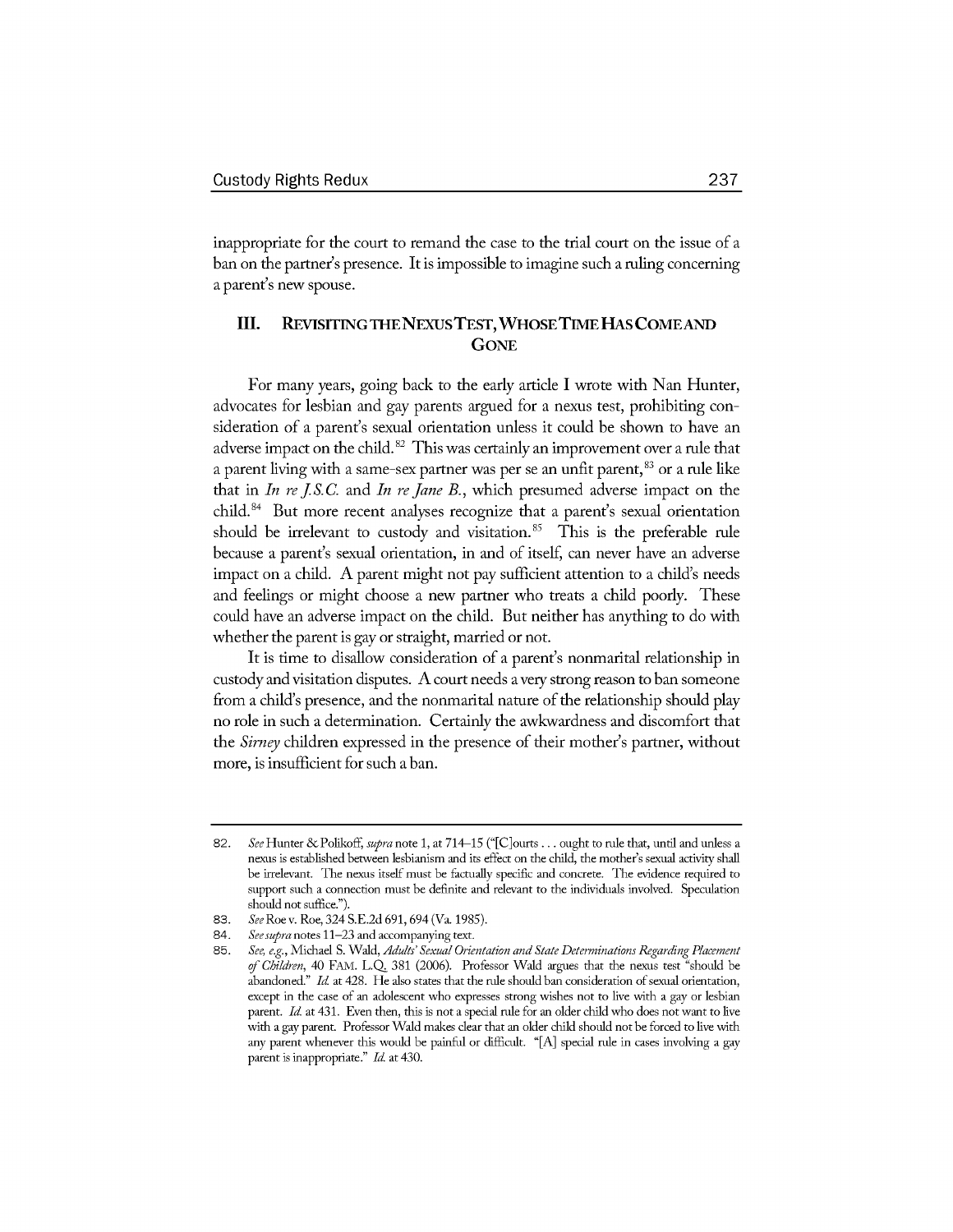A 1998 Maryland opinion provides a clear, unmistakable articulation of the nexus test in the context of a nonmarital partner:

> In all family law disputes involving children, the best interests of the child standard is always the starting-and ending-point.... When we narrow the focus to proceedings involving proposed visitation restrictions in the presence of non-marital partners, courts also are to examine whether the child's health and welfare is being harmed. Once a finding of adverse impact on the child is made, the trial court must then find a nexus between the child's emotional and/or physical harm and the contact with the non-marital partner. If no clear, direct connection is found, then the non-custodial parent's visitation rights cannot be restricted.

> **...** [T]he actual harm and nexus approach we outline today... applies to both heterosexual and homosexual relationships.... The only relevance that a parent's sexual conduct or lifestyle has in the context of a visitation proceeding of this type is where that conduct or lifestyle is clearly shown to be detrimental to the children's emotional and/or physical well-being. 86

Even this articulation misses the mark, however, because the *nonmarital* character of the relationship is not relevant. If the presence of a parent's new husband or wife causes "emotional and/or physical harm" to a child, then a court should restrict that stepparent's presence. And if any decision a parent makes causes "emotional and/or physical harm" to a child, then a court should make an order that reduces or eliminates that harm. If another adult in the home of a parent demeans or abuses a child, the nature of the relationship between the parent and that other adult is irrelevant; it could be the parent's cousin, sister, father, or friend. Indeed, if a parent exposes a child to emotional and/or physical harm from any source, such as placing the child in an after-school activity for which the child is ill-suited, resulting in feelings of inferiority and low selfesteem, or employing a babysitter who slaps a child in the face to get him or her to behave, the court can impose a restriction on the parent's choices.

**A** distinct rule concerning the presence of a nonmarital partner, even one as narrowly drawn as that in Maryland, singles out the existence of a nonmarital relationship as though that factor requires special monitoring by a court. It does not. The latitude parents have in raising their children should rarely be curtailed, and one standard should apply to all parental decisions. Just as the nexus test for sexual orientation implies that a child *might* be uniquely harmed because a parent

**<sup>86.</sup>** Boswellv. Boswell, **721** A2d 662, 678 **(Md. 1998).**